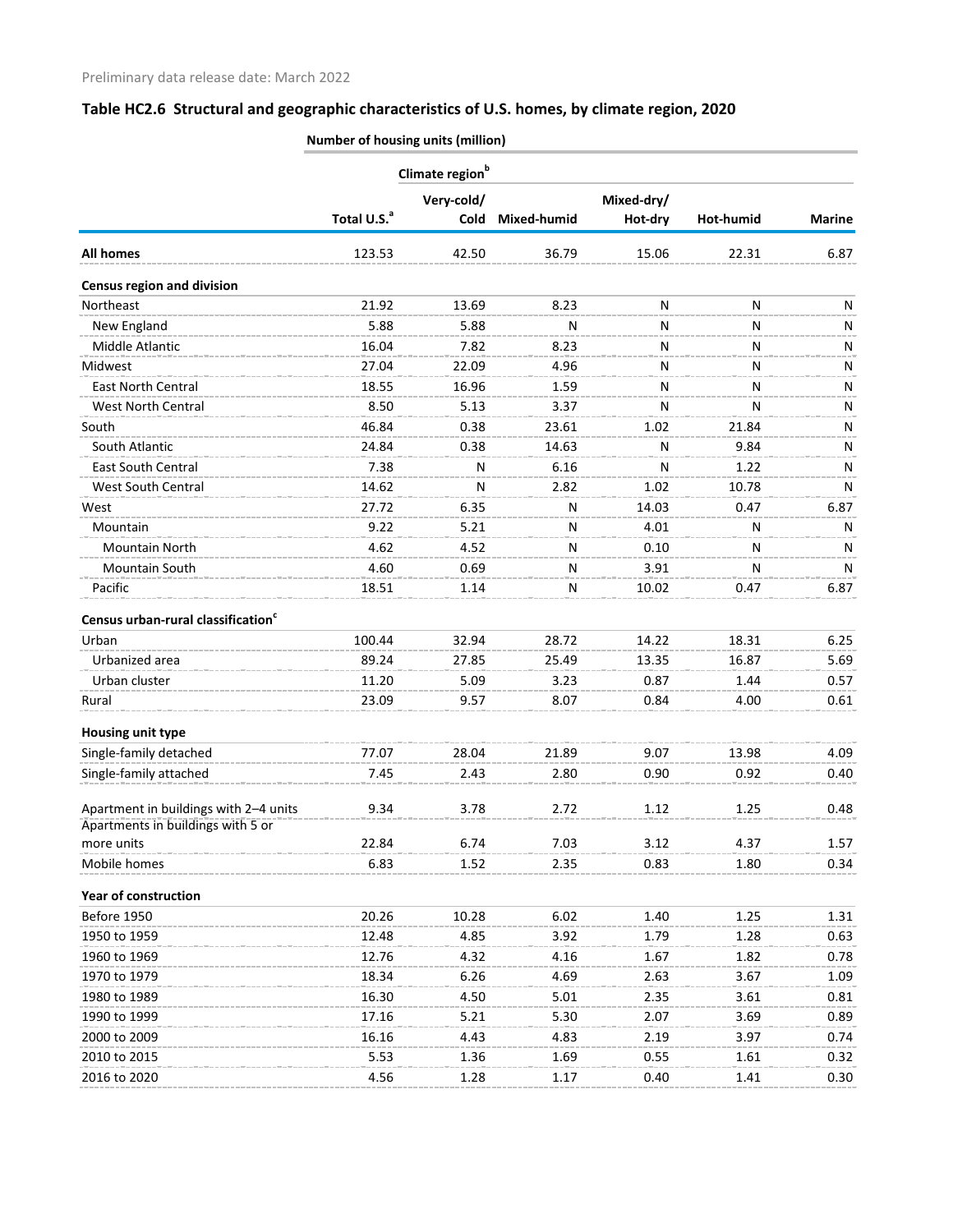|                                         |                         | Climate region <sup>b</sup> |                    |            |           |               |  |
|-----------------------------------------|-------------------------|-----------------------------|--------------------|------------|-----------|---------------|--|
|                                         |                         | Very-cold/                  |                    | Mixed-dry/ |           |               |  |
|                                         | Total U.S. <sup>a</sup> | <b>Cold</b>                 | <b>Mixed-humid</b> | Hot-dry    | Hot-humid | <b>Marine</b> |  |
| <b>All homes</b>                        | 123.53                  | 42.50                       | 36.79              | 15.06      | 22.31     | 6.87          |  |
| <b>Number of stories</b>                |                         |                             |                    |            |           |               |  |
| 1 story                                 | 47.15                   | 13.59                       | 12.86              | 7.07       | 11.24     | 2.38          |  |
| 2 stories                               | 32.47                   | 14.47                       | 10.26              | 2.61       | 3.40      | 1.74          |  |
| 3 or more stories                       | 2.61                    | 1.18                        | 0.88               | 0.17       | 0.16      | 0.22          |  |
| Split-level                             | 2.28                    | 1.23                        | 0.69               | 0.12       | 0.10      | 0.14          |  |
| Not asked (apartments and mobile        |                         |                             |                    |            |           |               |  |
| homes)                                  | 39.01                   | 12.04                       | 12.10              | 5.08       | 7.42      | 2.38          |  |
| Major outside wall construction         |                         |                             |                    |            |           |               |  |
| Siding (aluminum, fiber cement, vinyl,  |                         |                             |                    |            |           |               |  |
| or steel)                               | 45.44                   | 22.34                       | 15.48              | 1.31       | 4.70      | 1.61          |  |
| <b>Brick</b>                            | 33.37                   | 9.53                        | 14.61              | 1.15       | 7.82      | 0.25          |  |
| Wood                                    | 18.80                   | 6.90                        | 3.76               | 2.27       | 2.88      | 2.98          |  |
| Stucco                                  | 15.65                   | 1.42                        | 0.96               | 9.19       | 2.53      | 1.55          |  |
| Concrete block                          | 6.42                    | 0.89                        | 0.81               | 0.85       | 3.60      | 0.27          |  |
| Shingle (composition)                   | 1.89                    | 0.82                        | 0.53               | 0.13       | 0.29      | 0.12          |  |
| Stone                                   | 1.46                    | 0.45                        | 0.48               | 0.08       | 0.40      | Q             |  |
| Some other material                     | 0.50                    | 0.16                        | 0.16               | Q          | Q         | Q             |  |
| <b>Major roofing material</b>           |                         |                             |                    |            |           |               |  |
| Shingles (composition or asphalt)       | 76.03                   | 29.48                       | 23.13              | 6.60       | 12.90     | 3.93          |  |
| Metal                                   | 9.69                    | 2.89                        | 3.60               | 0.59       | 2.30      | 0.31          |  |
| Wood shingles or shakes                 | 5.19                    | 1.55                        | 1.52               | 0.71       | 1.05      | 0.36          |  |
| Ceramic or clay tiles                   | 4.89                    | 0.76                        | 0.55               | 2.40       | 0.91      | 0.27          |  |
| Concrete tiles                          | 2.14                    | 0.17                        | 0.20               | 1.18       | 0.40      | 0.20          |  |
| Slate or synthetic slate                | 1.49                    | 0.57                        | 0.54               | 0.15       | 0.18      | Q             |  |
| Some other material                     | 1.26                    | 0.34                        | 0.23               | 0.30       | 0.21      | 0.18          |  |
| Not asked (apartments in buildings      |                         |                             |                    |            |           |               |  |
| with 5 or more units)                   | 22.84                   | 6.74                        | 7.03               | 3.12       | 4.37      | 1.57          |  |
| <b>Total number of rooms (excluding</b> |                         |                             |                    |            |           |               |  |
| bathrooms)                              |                         |                             |                    |            |           |               |  |
| 1 or 2                                  | 4.59                    | 1.40                        | 1.37               | 0.88       | 0.59      | 0.35          |  |
| 3                                       | 8.73                    | 2.85                        | 2.59               | 1.21       | 1.39      | 0.69          |  |
| 4                                       | 15.95                   | 5.02                        | 4.63               | 2.37       | 2.88      | 1.05          |  |
| 5                                       | 19.54                   | 6.22                        | 5.87               | 2.56       | 3.84      | 1.04          |  |
| 6                                       | 22.10                   | 7.61                        | 6.34               | 2.79       | 4.36      | 1.01          |  |
| 7                                       | 18.86                   | 6.37                        | 5.37               | 2.21       | 3.75      | 1.16          |  |
| 8                                       | 13.87                   | 5.20                        | 3.84               | 1.38       | 2.72      | 0.72          |  |
| 9 or more                               | 19.90                   | 7.83                        | 6.79               | 1.66       | 2.79      | 0.84          |  |
|                                         |                         |                             |                    |            |           |               |  |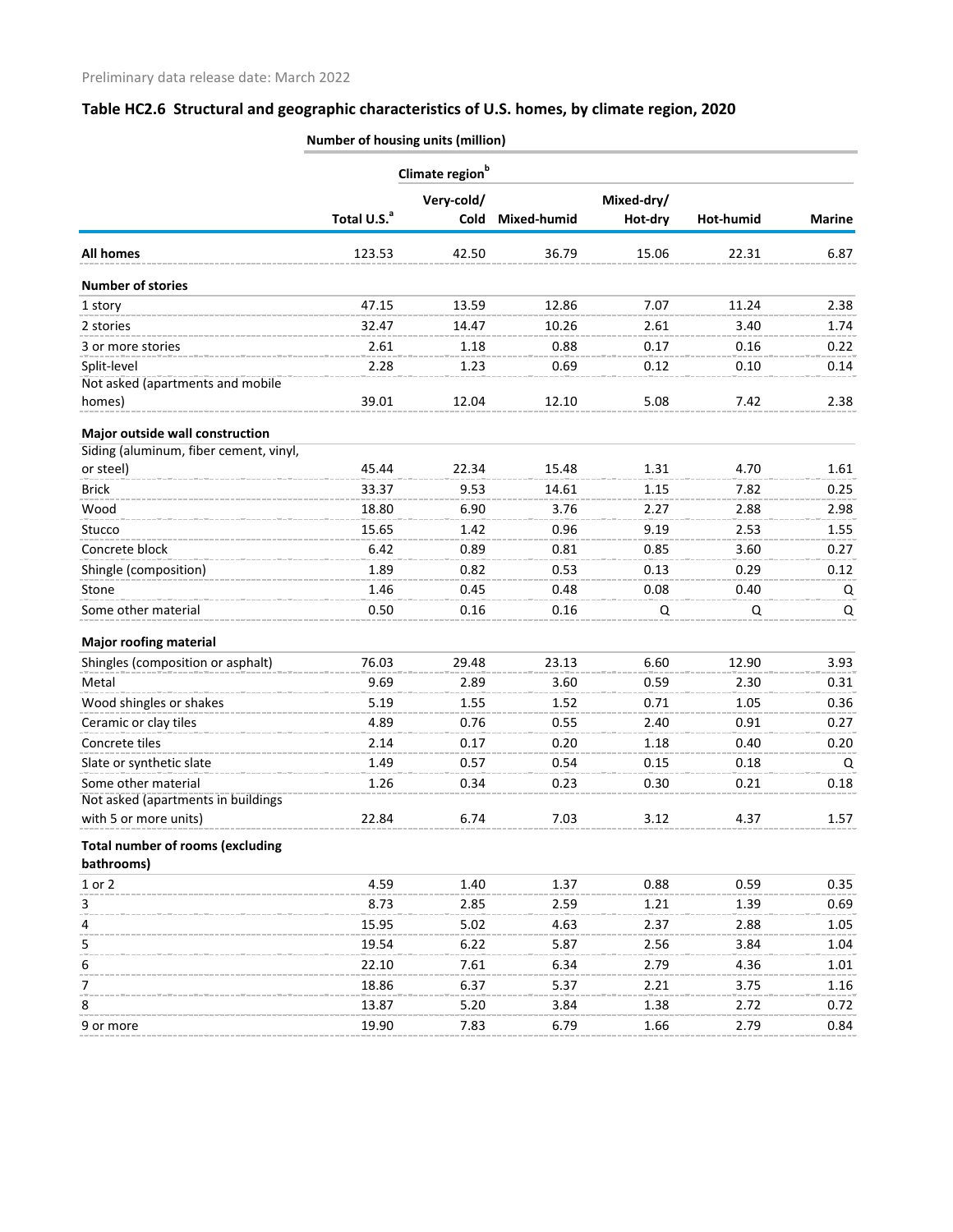|                                                |                         | Climate region <sup>b</sup> |             |            |           |               |  |
|------------------------------------------------|-------------------------|-----------------------------|-------------|------------|-----------|---------------|--|
|                                                |                         | Very-cold/                  |             | Mixed-dry/ |           |               |  |
|                                                | Total U.S. <sup>a</sup> | <b>Cold</b>                 | Mixed-humid | Hot-dry    | Hot-humid | <b>Marine</b> |  |
| <b>All homes</b>                               | 123.53                  | 42.50                       | 36.79       | 15.06      | 22.31     | 6.87          |  |
| <b>Number of bedrooms</b>                      |                         |                             |             |            |           |               |  |
| 0                                              | 1.82                    | 0.48                        | 0.55        | 0.46       | 0.21      | 0.12          |  |
| 1                                              | 14.52                   | 4.98                        | 4.27        | 1.95       | 2.30      | 1.03          |  |
| 2                                              | 30.67                   | 10.36                       | 8.71        | 3.95       | 5.73      | 1.92          |  |
| 3                                              | 48.27                   | 16.52                       | 14.68       | 5.50       | 9.22      | 2.36          |  |
| 4                                              | 22.08                   | 7.79                        | 6.40        | 2.58       | 4.18      | 1.13          |  |
| 5 or more                                      | 6.16                    | 2.38                        | 2.18        | 0.62       | 0.68      | 0.31          |  |
| Number of other rooms (excluding<br>bathrooms) |                         |                             |             |            |           |               |  |
| 1                                              | 8.41                    | 2.47                        | 2.50        | 1.41       | 1.35      | 0.68          |  |
| 2                                              | 27.88                   | 8.74                        | 8.39        | 4.21       | 4.81      | 1.73          |  |
| 3                                              | 32.82                   | 10.92                       | 9.25        | 4.19       | 6.72      | 1.73          |  |
| 4                                              | 26.77                   | 9.65                        | 7.67        | 2.87       | 5.09      | 1.50          |  |
| 5 or more                                      | 27.64                   | 10.73                       | 8.98        | 2.36       | 4.34      | 1.22          |  |
| <b>Number of full bathrooms</b>                |                         |                             |             |            |           |               |  |
| 0                                              | 0.15                    | 0.06                        | Q           | N          | Q         | Q             |  |
| 1                                              | 50.32                   | 21.15                       | 14.75       | 5.30       | 6.34      | 2.78          |  |
| $\overline{2}$                                 | 56.85                   | 16.19                       | 16.36       | 7.91       | 13.10     | 3.29          |  |
| 3 or more                                      | 16.21                   | 5.10                        | 5.63        | 1.84       | 2.85      | 0.78          |  |
| <b>Number of half bathrooms</b>                |                         |                             |             |            |           |               |  |
| 0                                              | 86.83                   | 28.01                       | 25.33       | 11.85      | 16.73     | 4.91          |  |
| 1                                              | 33.79                   | 13.24                       | 10.44       | 3.08       | 5.20      | 1.84          |  |
| 2 or more                                      | 2.91                    | 1.26                        | 1.02        | 0.13       | 0.38      | 0.12          |  |
| <b>Basement</b>                                |                         |                             |             |            |           |               |  |
| Yes                                            | 36.83                   | 24.09                       | 10.93       | 0.53       | 0.32      | 0.97          |  |
| Finished basement                              | 21.71                   | 13.48                       | 7.09        | 0.27       | 0.20      | 0.67          |  |
| Unfinished basement                            | 15.12                   | 10.61                       | 3.84        | 0.26       | 0.12      | 0.30          |  |
| No                                             | 47.68                   | 6.38                        | 13.76       | 9.45       | 14.58     | 3.52          |  |
| Not asked (apartments and mobile               |                         |                             |             |            |           |               |  |
| homes)                                         | 39.01                   | 12.04                       | 12.10       | 5.08       | 7.42      | 2.38          |  |
| <b>Attic</b>                                   |                         |                             |             |            |           |               |  |
| Yes                                            | 56.50                   | 19.12                       | 18.21       | 5.59       | 11.19     | 2.38          |  |
| Finished attic                                 | 7.68                    | 2.41                        | 2.70        | 0.71       | 1.53      | 0.32          |  |
| Unfinished attic                               | 48.83                   | 16.71                       | 15.51       | 4.88       | 9.66      | 2.07          |  |
| No                                             | 28.01                   | 11.35                       | 6.48        | 4.39       | 3.70      | 2.10          |  |
| Not asked (apartments and mobile               |                         |                             |             |            |           |               |  |
| homes)                                         | 39.01                   | 12.04                       | 12.10       | 5.08       | 7.42      | 2.38          |  |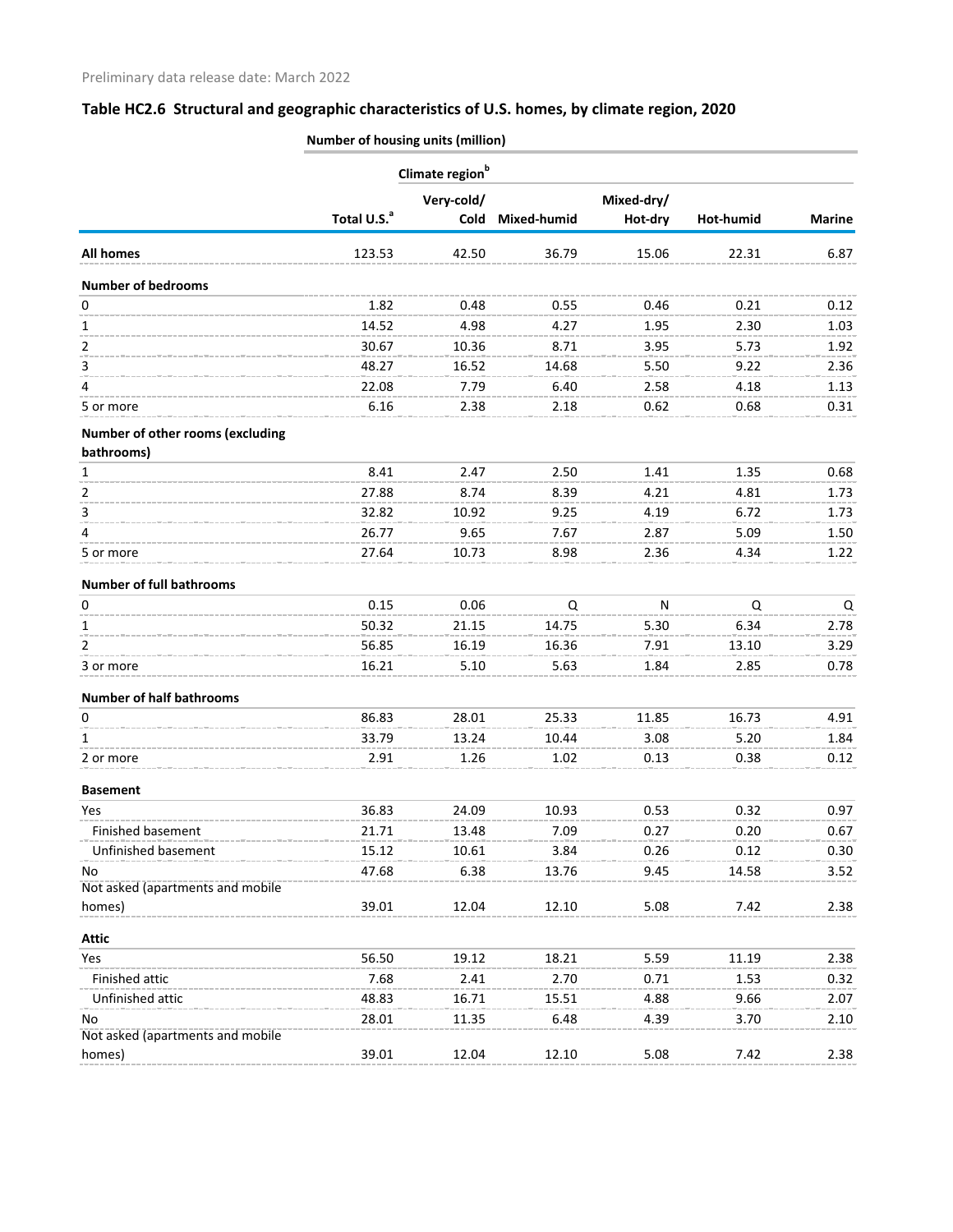|                                      |                         | Climate region <sup>b</sup> |             |            |           |               |
|--------------------------------------|-------------------------|-----------------------------|-------------|------------|-----------|---------------|
|                                      |                         | Very-cold/                  |             | Mixed-dry/ |           |               |
|                                      | Total U.S. <sup>a</sup> | Cold                        | Mixed-humid | Hot-dry    | Hot-humid | <b>Marine</b> |
| <b>All homes</b>                     | 123.53                  | 42.50                       | 36.79       | 15.06      | 22.31     | 6.87          |
| <b>Attached garage</b>               |                         |                             |             |            |           |               |
| Yes                                  | 51.79                   | 17.92                       | 13.51       | 7.44       | 9.88      | 3.04          |
| 1-car garage                         | 11.27                   | 3.94                        | 3.55        | 1.15       | 2.03      | 0.61          |
| 2-car garage                         | 34.18                   | 11.49                       | 8.77        | 4.98       | 6.91      | 2.04          |
| 3 or more car garage                 | 6.34                    | 2.50                        | 1.19        | 1.31       | 0.95      | 0.40          |
| No                                   | 32.72                   | 12.55                       | 11.18       | 2.54       | 5.01      | 1.44          |
| Not asked (apartments and mobile     |                         |                             |             |            |           |               |
| homes)                               | 39.01                   | 12.04                       | 12.10       | 5.08       | 7.42      | 2.38          |
| <b>Adequacy of insulation</b>        |                         |                             |             |            |           |               |
| Well insulated                       | 34.34                   | 11.84                       | 10.35       | 3.48       | 6.77      | 1.90          |
| Adequately insulated                 | 64.27                   | 22.33                       | 19.52       | 7.51       | 11.50     | 3.42          |
| Poorly insulated                     | 21.29                   | 7.48                        | 5.97        | 3.40       | 3.20      | 1.24          |
| Not insulated                        | 3.63                    | 0.86                        | 0.95        | 0.67       | 0.84      | 0.30          |
| Home is too drafty during the winter |                         |                             |             |            |           |               |
| Never                                | 55.37                   | 16.85                       | 15.59       | 7.24       | 12.39     | 3.30          |
| Some of the time                     | 52.63                   | 19.93                       | 16.38       | 5.69       | 7.88      | 2.76          |
| Most of the time                     | 10.39                   | 3.93                        | 3.08        | 1.44       | 1.38      | 0.57          |
| All of the time                      | 5.14                    | 1.79                        | 1.75        | 0.69       | 0.66      | 0.25          |
| Any ceilings higher than 8 feet      |                         |                             |             |            |           |               |
| Yes                                  | 55.18                   | 17.72                       | 15.83       | 7.19       | 11.16     | 3.29          |
| No                                   | 61.52                   | 23.27                       | 18.61       | 7.04       | 9.36      | 3.24          |
| Not asked (mobile homes)             | 6.83                    | 1.52                        | 2.35        | 0.83       | 1.80      | 0.34          |
| <b>Number of windows</b>             |                         |                             |             |            |           |               |
| $1$ to $2$                           | 6.95                    | 2.23                        | 1.79        | 1.07       | 1.32      | 0.53          |
| $3$ to $5$                           | 18.15                   | 5.03                        | 4.97        | 3.06       | 3.84      | 1.25          |
| 6 to 9                               | 29.35                   | 8.65                        | 8.87        | 4.26       | 5.90      | 1.67          |
| 10 to 15                             | 38.42                   | 13.98                       | 11.43       | 3.99       | 7.01      | 2.02          |
| 16 to 19                             | 13.61                   | 5.42                        | 4.23        | 1.37       | 2.04      | 0.55          |
| 20 to 29                             | 12.43                   | 5.23                        | 4.09        | 0.87       | 1.63      | 0.60          |
| 30 or more                           | 4.62                    | 1.95                        | 1.41        | 0.44       | 0.58      | 0.24          |
| Type of glass in windows             |                         |                             |             |            |           |               |
| Single-pane glass                    | 43.51                   | 12.33                       | 12.44       | 6.22       | 10.70     | 1.81          |
| Double-pane glass                    | 77.95                   | 29.29                       | 23.91       | 8.64       | 11.15     | 4.97          |
| Triple-pane glass                    | 2.07                    | 0.89                        | 0.44        | 0.20       | 0.46      | 0.09          |
| Window frame material                |                         |                             |             |            |           |               |
| Metal (aluminum)                     | 47.40                   | 10.10                       | 13.60       | 8.23       | 13.16     | 2.31          |
| Wood                                 | 40.31                   | 17.01                       | 12.64       | 3.45       | 5.57      | 1.64          |
| Vinyl                                | 31.85                   | 13.75                       | 9.40        | 3.08       | 2.92      | 2.69          |
| Fiberglass                           | 1.72                    | 0.65                        | 0.53        | 0.13       | 0.30      | 0.11          |
| Composite                            | 2.25                    | 1.00                        | 0.62        | 0.17       | 0.35      | 0.11          |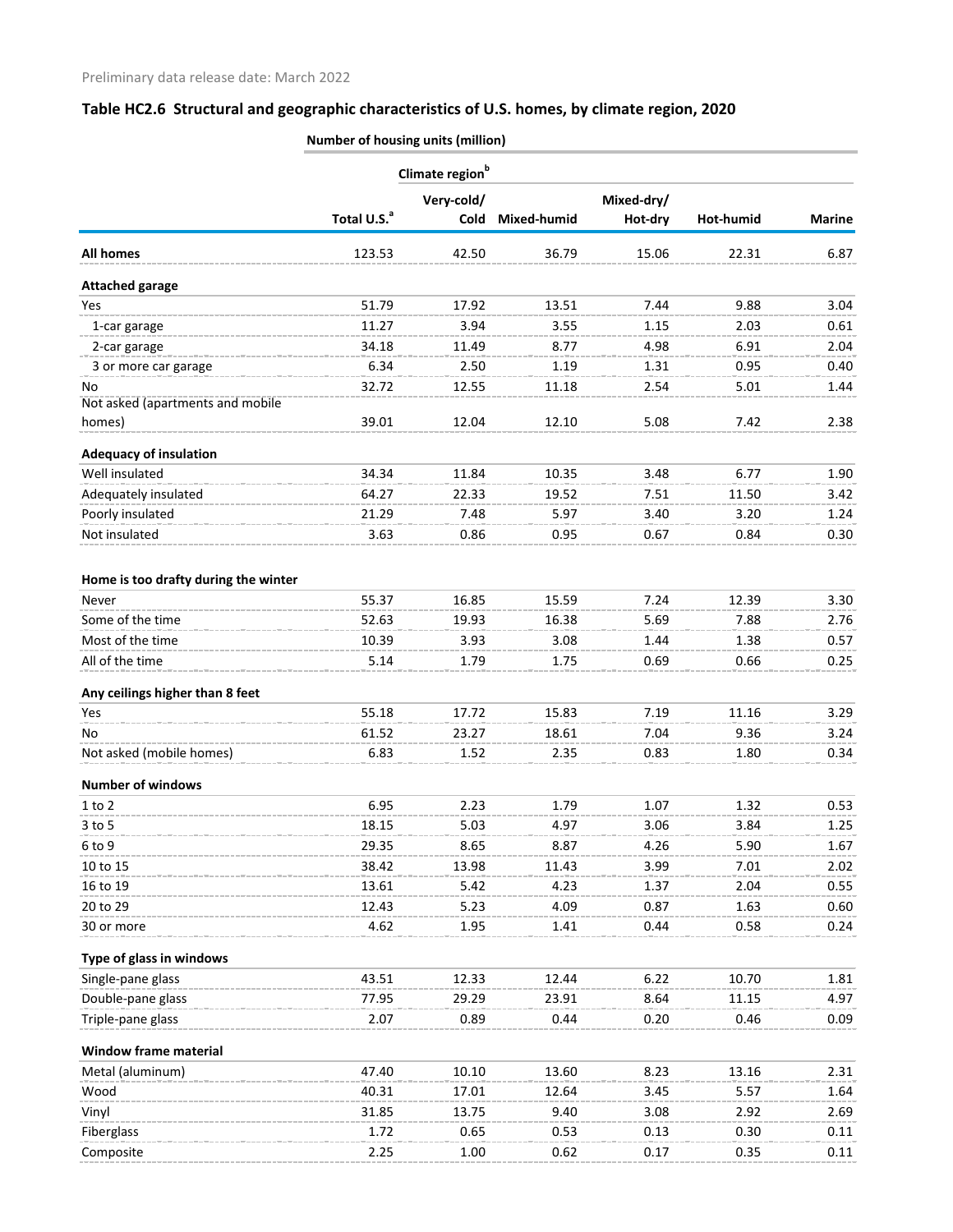|                                                               | Climate region <sup>b</sup> |            |             |              |           |               |  |
|---------------------------------------------------------------|-----------------------------|------------|-------------|--------------|-----------|---------------|--|
|                                                               |                             | Very-cold/ |             | Mixed-dry/   |           |               |  |
|                                                               | Total U.S. <sup>a</sup>     | Cold       | Mixed-humid | Hot-dry      | Hot-humid | <b>Marine</b> |  |
| <b>All homes</b>                                              | 123.53                      | 42.50      | 36.79       | 15.06        | 22.31     | 6.87          |  |
| Number of sliding glass or French<br>doors                    |                             |            |             |              |           |               |  |
| 0                                                             | 60.38                       | 21.42      | 21.14       | 4.95         | 10.56     | 2.31          |  |
| 1                                                             | 39.81                       | 14.48      | 10.11       | 5.87         | 6.58      | 2.76          |  |
| 2                                                             | 15.19                       | 4.35       | 3.86        | 2.81         | 2.96      | 1.21          |  |
| 3 or more                                                     | 8.16                        | 2.26       | 1.68        | 1.42         | 2.22      | 0.58          |  |
| Electricity meter is a smart meter                            |                             |            |             |              |           |               |  |
| Yes                                                           | 34.30                       | 10.42      | 9.66        | 4.90         | 7.01      | 2.32          |  |
| No                                                            | 36.81                       | 13.68      | 11.29       | 4.07         | 6.28      | 1.50          |  |
| Don't know                                                    | 52.42                       | 18.41      | 15.85       | 6.09         | 9.03      | 3.05          |  |
| Park a car within 20 feet of electrical<br>outlet             |                             |            |             |              |           |               |  |
| Yes                                                           | 67.83                       | 25.78      | 18.60       | 7.81         | 12.04     | 3.59          |  |
| No                                                            | 32.87                       | 9.98       | 11.16       | 4.12         | 5.90      | 1.70          |  |
| Not asked (apartments in buildings                            |                             |            |             |              |           |               |  |
| with 5 or more units)                                         | 22.84                       | 6.74       | 7.03        | 3.12         | 4.37      | 1.57          |  |
| Own or lease an all-electric or plug-in                       |                             |            |             |              |           |               |  |
| hybrid electric vehicle                                       |                             |            |             |              |           |               |  |
| Yes                                                           | 1.82                        | 0.46       | 0.33        | 0.46         | 0.19      | 0.38          |  |
| Charge at home                                                | 1.39                        | 0.36       | 0.25        | 0.38         | 0.13      | 0.26          |  |
| No                                                            | 121.71                      | 42.05      | 36.46       | 14.60        | 22.12     | 6.48          |  |
| Natural gas available in<br>neighborhood                      |                             |            |             |              |           |               |  |
| Yes                                                           | 84.52                       | 31.80      | 24.45       | 12.46        | 10.49     | 5.33          |  |
| Uses natural gas                                              | 69.49                       | 27.80      | 19.46       | 11.27        | 6.80      | 4.17          |  |
| Does not use natural gas                                      | 15.03                       | 4.01       | 4.99        | 1.19         | 3.69      | 1.15          |  |
| No                                                            | 39.01                       | 10.70      | 12.35       | 2.60         | 11.82     | 1.54          |  |
|                                                               |                             |            |             |              |           |               |  |
| Distributed solar generation                                  |                             |            |             |              |           |               |  |
| Yes                                                           | 3.37                        | 0.94       | 0.58        | 1.05         | 0.41      | 0.38          |  |
| No<br>Not asked (apartments)                                  | 87.98<br>32.18              | 31.04      | 26.46       | 9.76<br>4.24 | 16.28     | 4.44          |  |
|                                                               |                             | 10.52      | 9.75        |              | 5.62      | 2.04          |  |
| <b>Experienced power outage lasting</b><br>more than 24 hours |                             |            |             |              |           |               |  |
| Yes                                                           | 22.72                       | 7.56       | 6.83        | 1.71         | 5.14      | 1.49          |  |
| Natural disaster or weather                                   |                             |            |             |              |           |               |  |
| event                                                         | 19.00                       | 6.68       | 5.96        | 0.73         | 4.49      | 1.14          |  |
| Unable to pay electric bill                                   | 0.25                        | 0.11       | Q           | Q            | Q         | Q             |  |
| Utility had planned or unplanned                              |                             |            |             |              |           |               |  |
| blackout                                                      | 3.08                        | 0.65       | 0.69        | 0.91         | 0.52      | 0.32          |  |
| Other reason for outage                                       | 0.39                        | 0.12       | 0.13        | Q            | Q         | Q             |  |
| No                                                            | 100.81                      | 34.95      | 29.97       | 13.35        | 17.17     | 5.38          |  |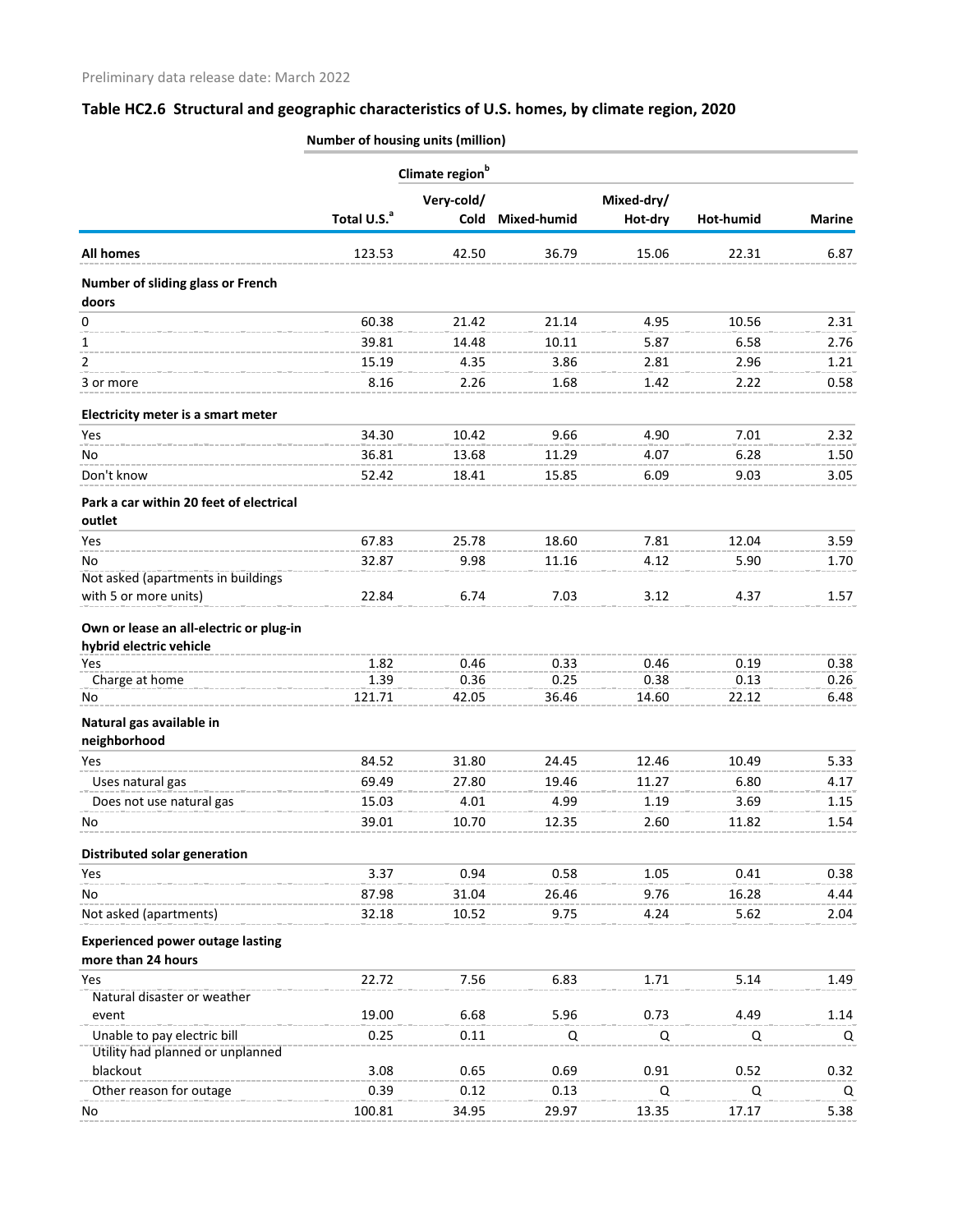|                                      |                         | Climate region <sup>b</sup> |             |            |           |               |  |  |
|--------------------------------------|-------------------------|-----------------------------|-------------|------------|-----------|---------------|--|--|
|                                      |                         | Very-cold/                  |             | Mixed-dry/ |           |               |  |  |
|                                      | Total U.S. <sup>a</sup> | Cold                        | Mixed-humid | Hot-dry    | Hot-humid | <b>Marine</b> |  |  |
| <b>All homes</b>                     | 123.53                  | 42.50                       | 36.79       | 15.06      | 22.31     | 6.87          |  |  |
| Back-up generator in home            |                         |                             |             |            |           |               |  |  |
| Yes                                  | 17.66                   | 7.14                        | 5.05        | 0.89       | 3.58      | 0.99          |  |  |
| No                                   | 105.87                  | 35.36                       | 31.74       | 14.17      | 18.73     | 5.87          |  |  |
| <b>Swimming pool</b>                 |                         |                             |             |            |           |               |  |  |
| Yes                                  | 8.52                    | 2.07                        | 2.15        | 1.59       | 2.51      | 0.19          |  |  |
| No                                   | 82.83                   | 29.91                       | 24.89       | 9.22       | 14.18     | 4.63          |  |  |
| Not asked (apartments)               | 32.18                   | 10.52                       | 9.75        | 4.24       | 5.62      | 2.04          |  |  |
| Months swimming pool is used         |                         |                             |             |            |           |               |  |  |
| $0$ to $3$                           | 1.90                    | 0.71                        | 0.52        | 0.32       | 0.30      | Q             |  |  |
| 4 to 7                               | 5.08                    | 1.32                        | 1.47        | 0.97       | 1.21      | 0.10          |  |  |
| 8 to 12                              | 1.54                    | Q                           | 0.16        | 0.30       | 0.99      | Q             |  |  |
| No swimming pool                     | 82.83                   | 29.91                       | 24.89       | 9.22       | 14.18     | 4.63          |  |  |
| Not asked (apartments)               | 32.18                   | 10.52                       | 9.75        | 4.24       | 5.62      | 2.04          |  |  |
| <b>Heated swimming pool and fuel</b> |                         |                             |             |            |           |               |  |  |
| Heated swimming pool                 | 2.89                    | 0.67                        | 0.50        | 0.60       | 1.02      | 0.10          |  |  |
| Electricity                          | 0.85                    | 0.16                        | 0.15        | 0.07       | 0.45      | Q             |  |  |
| Natural gas                          | 1.32                    | 0.33                        | 0.23        | 0.41       | 0.29      | Q             |  |  |
| Propane                              | 0.29                    | 0.10                        | 0.07        | Q          | Q         | Q             |  |  |
| Some other fuel                      | 0.42                    | 0.07                        | Q           | Q          | 0.20      | Q             |  |  |
| Unheated swimming pool               | 5.63                    | 1.40                        | 1.66        | 0.99       | 1.49      | 0.10          |  |  |
| No swimming pool                     | 82.83                   | 29.91                       | 24.89       | 9.22       | 14.18     | 4.63          |  |  |
| Not asked (apartments)               | 32.18                   | 10.52                       | 9.75        | 4.24       | 5.62      | 2.04          |  |  |
| Hot tub                              |                         |                             |             |            |           |               |  |  |
| Yes                                  | 8.84                    | 2.87                        | 2.10        | 1.40       | 1.81      | 0.67          |  |  |
| No                                   | 114.69                  | 39.64                       | 34.69       | 13.66      | 20.50     | 6.20          |  |  |
| Months hot tub is used               |                         |                             |             |            |           |               |  |  |
| $0$ to $3$                           | 4.22                    | 1.21                        | 1.20        | 0.64       | 0.94      | 0.23          |  |  |
| 4 to 7                               | 1.27                    | 0.45                        | 0.26        | 0.27       | 0.24      | Q             |  |  |
| 8 to 12                              | 3.35                    | 1.21                        | 0.64        | 0.49       | 0.63      | 0.38          |  |  |
| No hot tub                           | 114.69                  | 39.64                       | 34.69       | 13.66      | 20.50     | 6.20          |  |  |
| Hot tub heating fuel                 |                         |                             |             |            |           |               |  |  |
| Electricity                          | 4.41                    | 1.74                        | 0.92        | 0.56       | 0.78      | 0.41          |  |  |
| Natural gas                          | 1.47                    | 0.26                        | 0.37        | 0.47       | 0.31      | 0.07          |  |  |
| Some other fuel                      | 0.36                    | 0.07                        | 0.08        | Q          | 0.14      | Q             |  |  |
| Hot tub used 0 months                | 2.60                    | 0.80                        | 0.73        | 0.35       | 0.58      | 0.14          |  |  |
| No hot tub                           | 114.69                  | 39.64                       | 34.69       | 13.66      | 20.50     | 6.20          |  |  |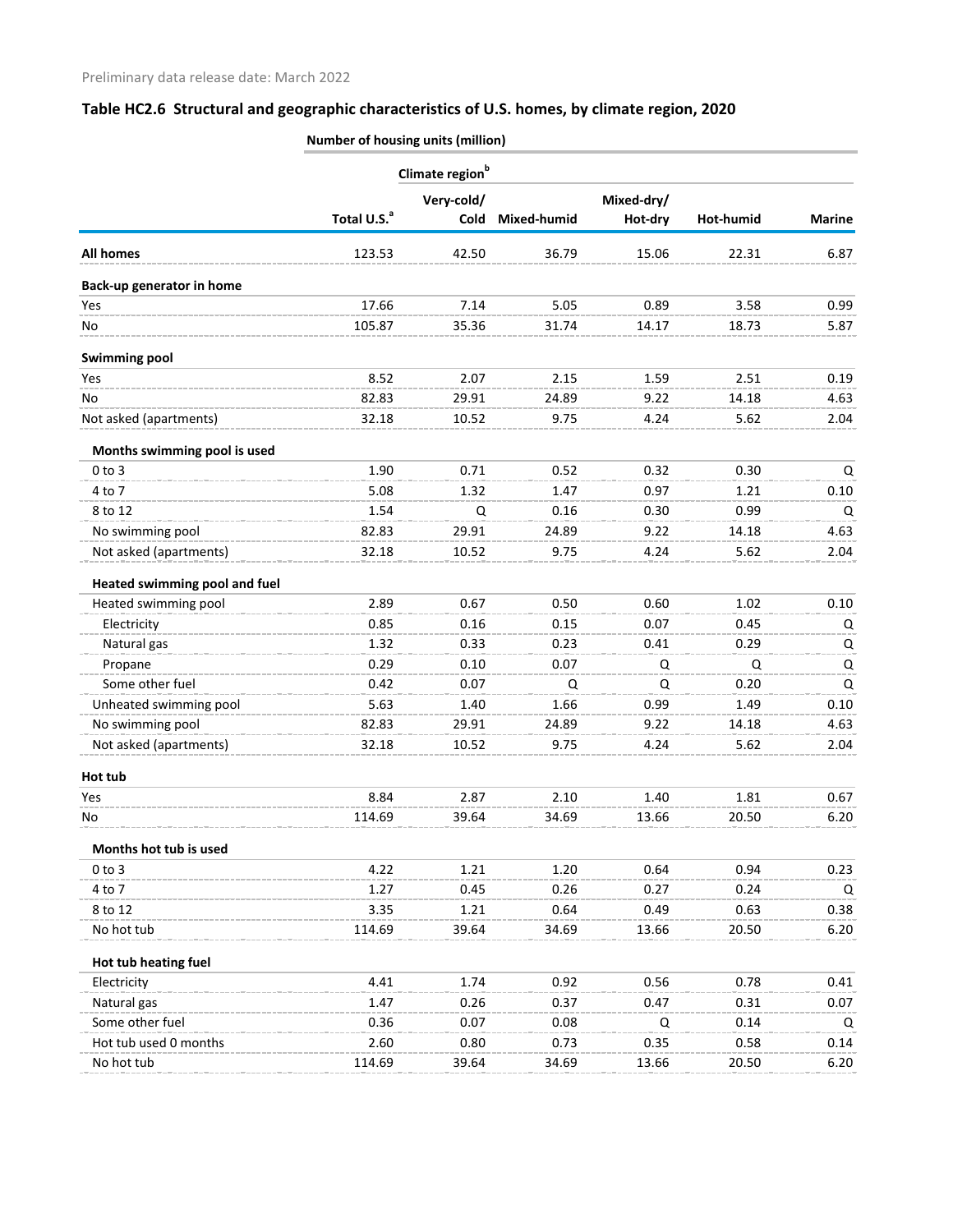|                  |                         | <b>Number of housing units (million)</b> |                  |                       |                  |               |  |  |  |
|------------------|-------------------------|------------------------------------------|------------------|-----------------------|------------------|---------------|--|--|--|
|                  |                         | Climate region <sup>b</sup>              |                  |                       |                  |               |  |  |  |
|                  | Total U.S. <sup>a</sup> | Very-cold/                               | Cold Mixed-humid | Mixed-dry/<br>Hot-dry | <b>Hot-humid</b> | <b>Marine</b> |  |  |  |
| <b>All homes</b> | 123.53                  | 42.50                                    | 36.79            | 15.06                 | 22.31            | 6.87          |  |  |  |
|                  |                         |                                          |                  |                       |                  |               |  |  |  |

Source: U.S. Energy Information Administration, Office of Energy Demand and Integrated Statistics, Form EIA-457A of the *2020 Residential Energy Consumption Survey*

Notes: Because of rounding, data may not sum to totals. See RECS Terminology for definition of terms used in these tables.

<sup>a</sup> Total U.S. includes all primary occupied housing units in the 50 states and the District of Columbia. Vacant housing units, seasonal units, second homes, military houses, and group quarters are excluded.

<sup>b</sup> The Building America program, sponsored by the U.S. Department of Energy's Office of Energy Efficiency and Renewable Energy (EERE), created these climate regions. We combined climate regions for this publication. The Subarctic region is included with data for Very-cold and Cold.

 $^c$  Housing units are classified using criteria created by the U.S. Census Bureau based on 2010 Census data. Urbanized areas are densely settled groupings of blocks or tracts with 50,000 or more people, while urban clusters have at least 2,500 but less than 50,000 people. All other areas are rural.

Q = Data withheld because either the relative standard error (RSE) was greater than 50% or fewer than 10 households in reporting sample. N = No households in reporting sample.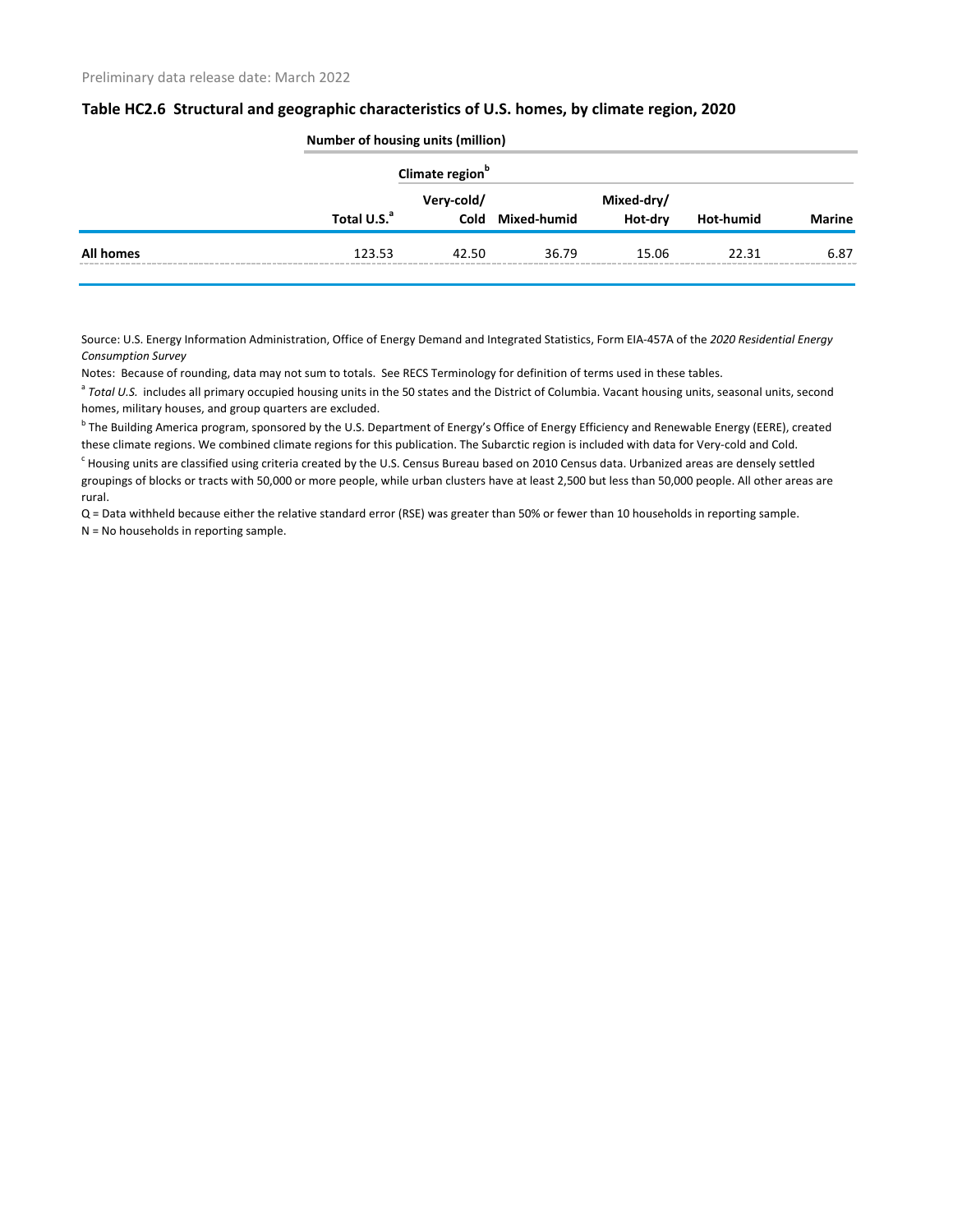|                                                                            |                         | Climate region <sup>b</sup> |             |                       |           |               |
|----------------------------------------------------------------------------|-------------------------|-----------------------------|-------------|-----------------------|-----------|---------------|
|                                                                            | Total U.S. <sup>a</sup> | Very-cold/<br>Cold          | Mixed-humid | Mixed-dry/<br>Hot-dry | Hot-humid | <b>Marine</b> |
| <b>All homes</b>                                                           | 0.00                    | 0.54                        | 0.77        | 1.23                  | 0.69      | 2.39          |
| <b>Census region and division</b>                                          |                         |                             |             |                       |           |               |
| Northeast                                                                  | 0.00                    | 1.29                        | 2.15        | 0.00                  | 0.00      | 0.00          |
| New England                                                                | 0.00                    | 0.00                        | 0.00        | 0.00                  | 0.00      | 0.00          |
| Middle Atlantic                                                            | 0.00                    | 2.26                        | 2.15        | 0.00                  | 0.00      | 0.00          |
| Midwest                                                                    | 0.00                    | 0.49                        | 2.18        | 0.00                  | 0.00      | 0.00          |
| East North Central                                                         | 0.00                    | 0.62                        | 6.58        | 0.00                  | 0.00      | 0.00          |
| West North Central                                                         | 0.00                    | 0.59                        | 0.90        | 0.00                  | 0.00      | 0.00          |
| South                                                                      | 0.00                    | 8.76                        | 0.61        | 9.05                  | 0.71      | 0.00          |
| South Atlantic                                                             | 0.00                    | 8.76                        | 0.79        | 0.00                  | 1.08      | 0.00          |
| East South Central                                                         | 0.00                    | 0.00                        | 1.30        | 0.00                  | 6.55      | 0.00          |
| West South Central                                                         | 0.00                    | 0.00                        | 1.67        | 9.05                  | 0.96      | 0.00          |
| West                                                                       | 0.00                    | 1.37                        | 0.00        | 1.21                  | 0.00      | 2.39          |
| Mountain                                                                   | 0.00                    | 1.13                        | 0.00        | 1.47                  | 0.00      | 0.00          |
| Mountain North                                                             | 0.00                    | 0.51                        | 0.00        | 23.55                 | 0.00      | 0.00          |
| Mountain South                                                             | 0.00                    | 8.61                        | 0.00        | 1.51                  | 0.00      | 0.00          |
| Pacific                                                                    | 0.00                    | 6.61                        | 0.00        | 1.66                  | 0.00      | 2.39          |
| Census urban-rural classification <sup>c</sup>                             |                         |                             |             |                       |           |               |
| Urban                                                                      | 0.28                    | 0.96                        | 1.02        | 1.34                  | 1.04      | 2.58          |
| Urbanized area                                                             | 0.42                    | 1.12                        | 1.15        | 1.62                  | 1.31      | 2.84          |
| Urban cluster                                                              | 2.74                    | 3.44                        | 5.16        | 12.21                 | 7.48      | 12.32         |
| Rural                                                                      | 1.23                    | 2.27                        | 2.30        | 9.28                  | 4.73      | 10.30         |
| Housing unit type                                                          |                         |                             |             |                       |           |               |
| Single-family detached                                                     | 0.00                    | 0.63                        | 1.20        | 1.93                  | 1.32      | 3.37          |
| Single-family attached                                                     | 0.00                    | 3.22                        | 3.64        | 5.04                  | 6.78      | 10.49         |
| Apartment in buildings with 2-4 units<br>Apartments in buildings with 5 or | 0.00                    | 2.67                        | 3.84        | 6.00                  | 5.59      | 11.49         |
| more units                                                                 | 0.00                    | 1.58                        | 2.14        | 3.53                  | 2.68      | 6.71          |
| Mobile homes                                                               | 0.00                    | 3.24                        | 4.24        | 6.05                  | 5.01      | 11.57         |
| <b>Year of construction</b>                                                |                         |                             |             |                       |           |               |
| Before 1950                                                                | 0.00                    | 1.50                        | 2.88        | 5.96                  | 5.57      | 6.12          |
| 1950 to 1959                                                               | 0.00                    | 1.62                        | 2.57        | 4.28                  | 6.38      | 10.20         |
| 1960 to 1969                                                               | 0.00                    | 1.85                        | 3.08        | 5.43                  | 5.63      | 9.66          |
| 1970 to 1979                                                               | 0.00                    | 1.72                        | 2.53        | 3.98                  | 2.73      | 8.49          |
| 1980 to 1989                                                               | 0.00                    | 1.66                        | 2.63        | 4.59                  | 3.07      | 10.72         |
| 1990 to 1999                                                               | 0.00                    | 1.98                        | 3.02        | 4.39                  | 2.89      | 8.73          |
| 2000 to 2009                                                               | 0.00                    | 1.56                        | 2.40        | 3.96                  | 2.83      | 9.18          |
| 2010 to 2015                                                               | 2.84                    | 5.30                        | 5.35        | 10.95                 | 5.76      | 12.73         |
| 2016 to 2020                                                               | 3.44                    | 5.90                        | 7.13        | 10.92                 | 7.54      | 13.11         |

#### **RSEs for number of housing units**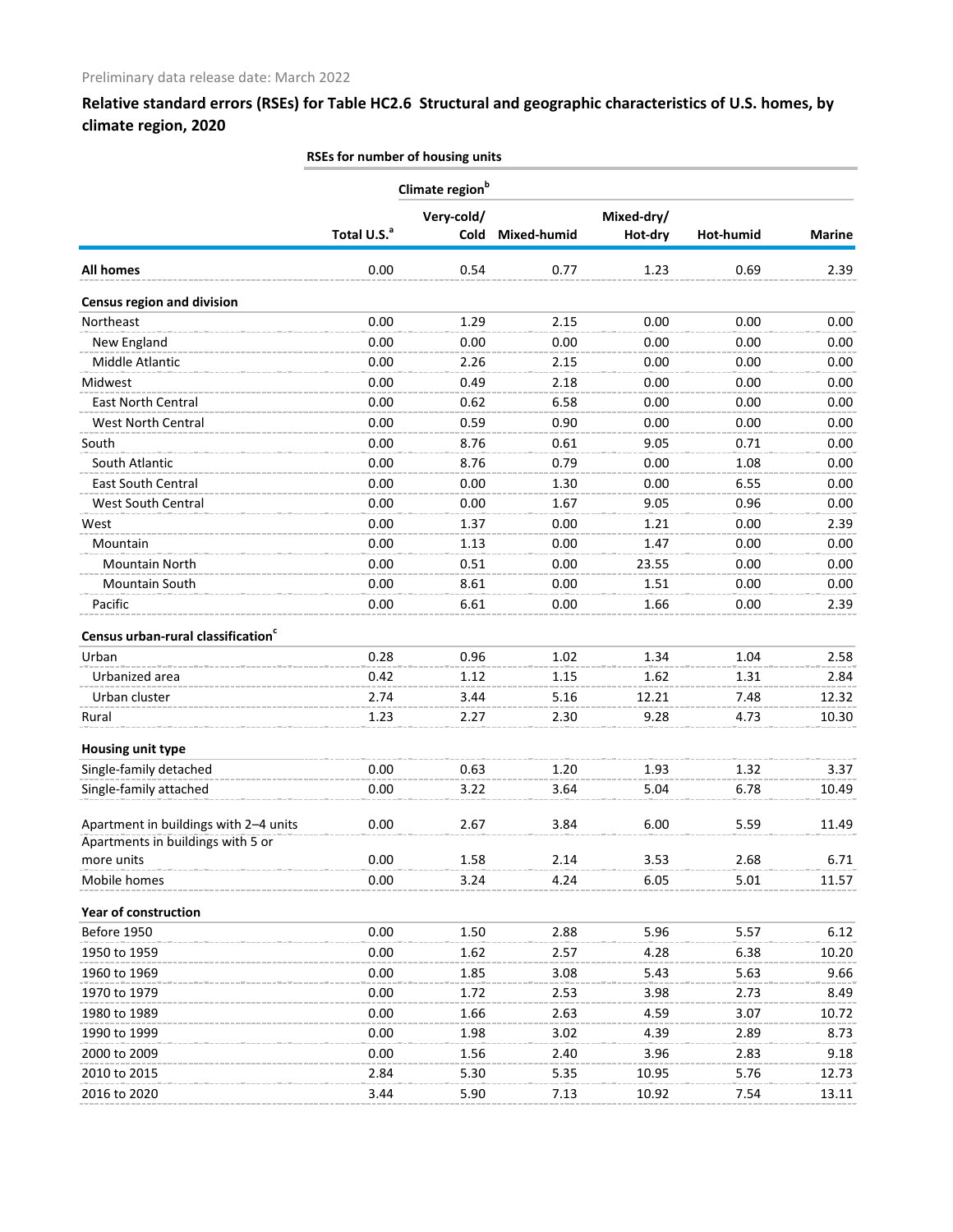|                                         | NSES TOT HUITIDEL OF HOUSING UNITS |                             |             |                       |           |               |
|-----------------------------------------|------------------------------------|-----------------------------|-------------|-----------------------|-----------|---------------|
|                                         |                                    | Climate region <sup>b</sup> |             |                       |           |               |
|                                         | Total U.S. <sup>a</sup>            | Very-cold/<br>Cold          | Mixed-humid | Mixed-dry/<br>Hot-dry | Hot-humid | <b>Marine</b> |
| <b>All homes</b>                        | 0.00                               | 0.54                        | 0.77        | 1.23                  | 0.69      | 2.39          |
| <b>Number of stories</b>                |                                    |                             |             |                       |           |               |
| 1 story                                 | 0.71                               | 1.75                        | 1.73        | 2.62                  | 1.72      | 5.13          |
| 2 stories                               | 0.92                               | 1.48                        | 2.30        | 5.09                  | 4.56      | 5.12          |
| 3 or more stories                       | 5.12                               | 7.60                        | 8.37        | 22.33                 | 25.33     | 19.78         |
| Split-level                             | 5.35                               | 7.55                        | 9.81        | 24.40                 | 26.65     | 20.49         |
| Not asked (apartments and mobile        |                                    |                             |             |                       |           |               |
| homes)                                  | 0.00                               | 1.07                        | 1.51        | 2.95                  | 1.97      | 5.32          |
| Major outside wall construction         |                                    |                             |             |                       |           |               |
| Siding (aluminum, fiber cement, vinyl,  |                                    |                             |             |                       |           |               |
| or steel)                               | 1.00                               | 1.21                        | 1.83        | 7.94                  | 4.49      | 5.59          |
| <b>Brick</b>                            | 1.25                               | 2.47                        | 1.88        | 8.41                  | 2.45      | 21.67         |
| Wood                                    | 1.71                               | 2.60                        | 4.05        | 6.40                  | 5.30      | 3.56          |
| Stucco                                  | 1.69                               | 7.18                        | 8.89        | 2.49                  | 5.23      | 8.48          |
| Concrete block                          | 4.22                               | 11.08                       | 10.78       | 9.96                  | 4.74      | 20.38         |
| Shingle (composition)                   | 7.23                               | 9.69                        | 12.89       | 29.19                 | 19.01     | 22.40         |
| Stone                                   | 7.06                               | 15.06                       | 11.82       | 31.94                 | 15.92     | 46.51         |
| Some other material                     | 13.54                              | 24.81                       | 24.28       | 41.44                 | 40.72     | 52.56         |
| <b>Major roofing material</b>           |                                    |                             |             |                       |           |               |
| Shingles (composition or asphalt)       | 0.47                               | 0.83                        | 1.18        | 2.87                  | 1.86      | 3.88          |
| Metal                                   | 2.36                               | 4.69                        | 4.08        | 9.96                  | 6.00      | 14.46         |
| Wood shingles or shakes                 | 4.40                               | 8.28                        | 5.97        | 13.04                 | 10.17     | 19.84         |
| Ceramic or clay tiles                   | 3.55                               | 10.47                       | 12.15       | 4.74                  | 9.01      | 17.43         |
| Concrete tiles                          | 6.39                               | 23.18                       | 18.99       | 7.68                  | 19.02     | 22.80         |
| Slate or synthetic slate                | 7.60                               | 12.43                       | 12.35       | 24.50                 | 22.78     | 36.55         |
| Some other material                     | 7.69                               | 14.66                       | 17.60       | 18.47                 | 22.73     | 19.32         |
| Not asked (apartments in buildings      |                                    |                             |             |                       |           |               |
| with 5 or more units)                   | 0.00                               | 1.58                        | 2.14        | 3.53                  | 2.68      | 6.71          |
| <b>Total number of rooms (excluding</b> |                                    |                             |             |                       |           |               |
| bathrooms)                              |                                    |                             |             |                       |           |               |
| 1 or 2                                  | 4.95                               | 8.39                        | 8.22        | 10.97                 | 13.81     | 14.99         |
| 3                                       | 2.52                               | 5.61                        | 5.45        | 9.77                  | 9.44      | 10.74         |
| 4                                       | 2.05                               | 3.97                        | 4.62        | 6.90                  | 5.84      | 8.20          |
| 5                                       | 1.99                               | 2.96                        | 4.25        | 6.00                  | 5.11      | 7.54          |
| 6                                       | 1.80                               | 3.05                        | 3.17        | 5.85                  | 3.97      | 8.46          |
| 7                                       | 1.81                               | 2.74                        | 3.13        | 5.03                  | 4.64      | 7.23          |
| 8                                       | 2.06                               | 3.69                        | 4.38        | 8.02                  | 5.48      | 9.74          |
| 9 or more                               | 1.53                               | 2.59                        | 2.85        | 5.45                  | 4.76      | 8.46          |

**RSEs for number of housing units**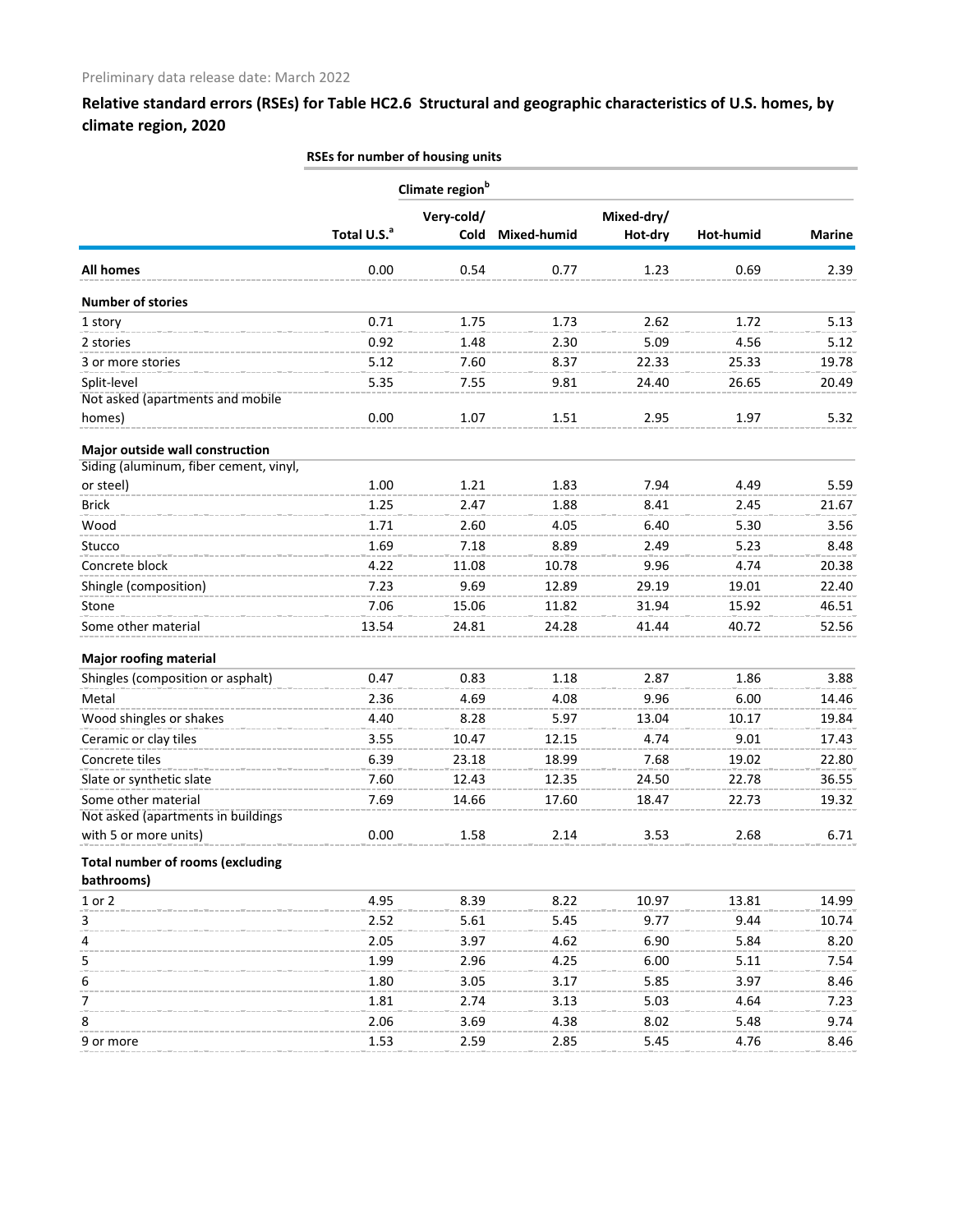|                                  | RSEs for number of housing units |                             |                    |            |           |               |  |  |
|----------------------------------|----------------------------------|-----------------------------|--------------------|------------|-----------|---------------|--|--|
|                                  |                                  | Climate region <sup>b</sup> |                    |            |           |               |  |  |
|                                  |                                  | Very-cold/                  |                    | Mixed-dry/ |           |               |  |  |
|                                  | Total U.S. <sup>a</sup>          | Cold                        | <b>Mixed-humid</b> | Hot-dry    | Hot-humid | <b>Marine</b> |  |  |
| <b>All homes</b>                 | 0.00                             | 0.54                        | 0.77               | 1.23       | 0.69      | 2.39          |  |  |
| <b>Number of bedrooms</b>        |                                  |                             |                    |            |           |               |  |  |
| 0                                | 8.69                             | 17.12                       | 15.76              | 16.22      | 23.39     | 24.77         |  |  |
| 1                                | 1.88                             | 3.61                        | 3.72               | 6.83       | 6.48      | 8.66          |  |  |
| $\overline{2}$                   | 1.21                             | 2.66                        | 2.32               | 4.95       | 3.50      | 6.04          |  |  |
| 3                                | 1.16                             | 1.74                        | 1.98               | 3.46       | 3.03      | 5.13          |  |  |
| 4                                | 1.86                             | 3.24                        | 3.56               | 5.61       | 4.27      | 8.42          |  |  |
| 5 or more                        | 2.93                             | 4.81                        | 4.94               | 10.60      | 11.85     | 13.70         |  |  |
| Number of other rooms (excluding |                                  |                             |                    |            |           |               |  |  |
| bathrooms)                       |                                  |                             |                    |            |           |               |  |  |
| $\mathbf{1}$                     | 3.23                             | 6.24                        | 5.81               | 8.04       | 8.76      | 11.61         |  |  |
| 2                                | 1.53                             | 3.04                        | 2.49               | 4.30       | 4.44      | 5.80          |  |  |
| 3                                | 1.28                             | 2.33                        | 2.24               | 4.45       | 3.21      | 7.44          |  |  |
| 4                                | 1.51                             | 2.64                        | 2.80               | 5.21       | 4.16      | 6.53          |  |  |
| 5 or more                        | 1.32                             | 2.09                        | 2.16               | 4.54       | 4.01      | 8.06          |  |  |
| <b>Number of full bathrooms</b>  |                                  |                             |                    |            |           |               |  |  |
| 0                                | 26.23                            | 32.73                       | 49.43              | 0.00       | 70.84     | 76.94         |  |  |
| 1                                | 0.88                             | 1.55                        | 1.84               | 3.30       | 3.31      | 4.23          |  |  |
| 2                                | 0.79                             | 1.74                        | 1.66               | 2.23       | 1.93      | 4.31          |  |  |
| 3 or more                        | 1.67                             | 3.27                        | 3.20               | 6.40       | 4.32      | 9.17          |  |  |
| <b>Number of half bathrooms</b>  |                                  |                             |                    |            |           |               |  |  |
| 0                                | 0.58                             | 1.28                        | 1.11               | 1.94       | 1.51      | 3.34          |  |  |
| 1                                | 1.57                             | 2.36                        | 2.04               | 4.79       | 4.37      | 4.86          |  |  |
| 2 or more                        | 5.06                             | 7.90                        | 7.20               | 25.72      | 15.23     | 29.40         |  |  |
| <b>Basement</b>                  |                                  |                             |                    |            |           |               |  |  |
| Yes                              | 0.64                             | 0.83                        | 2.06               | 13.74      | 14.19     | 7.84          |  |  |
| Finished basement                | 1.13                             | 1.84                        | 2.88               | 20.60      | 19.18     | 9.27          |  |  |
| Unfinished basement              | 1.50                             | 1.99                        | 4.40               | 20.29      | 24.63     | 16.73         |  |  |
| No                               | 0.49                             | 2.93                        | 1.54               | 2.04       | 1.29      | 3.68          |  |  |
| Not asked (apartments and mobile |                                  |                             |                    |            |           |               |  |  |
| homes)                           | 0.00                             | 1.07                        | 1.51               | 2.95       | 1.97      | 5.32          |  |  |
| <b>Attic</b>                     |                                  |                             |                    |            |           |               |  |  |
| Yes                              | 0.65                             | 1.17                        | 1.57               | 3.03       | 1.91      | 5.04          |  |  |
| Finished attic                   | 3.10                             | 5.71                        | 5.54               | 11.41      | 8.45      | 13.40         |  |  |
| Unfinished attic                 | 0.75                             | 1.51                        | 1.92               | 3.58       | 2.43      | 5.55          |  |  |
| No                               | 1.31                             | 2.07                        | 2.97               | 4.07       | 4.42      | 5.38          |  |  |
| Not asked (apartments and mobile |                                  |                             |                    |            |           |               |  |  |
| homes)                           | 0.00                             | 1.07                        | 1.51               | 2.95       | 1.97      | 5.32          |  |  |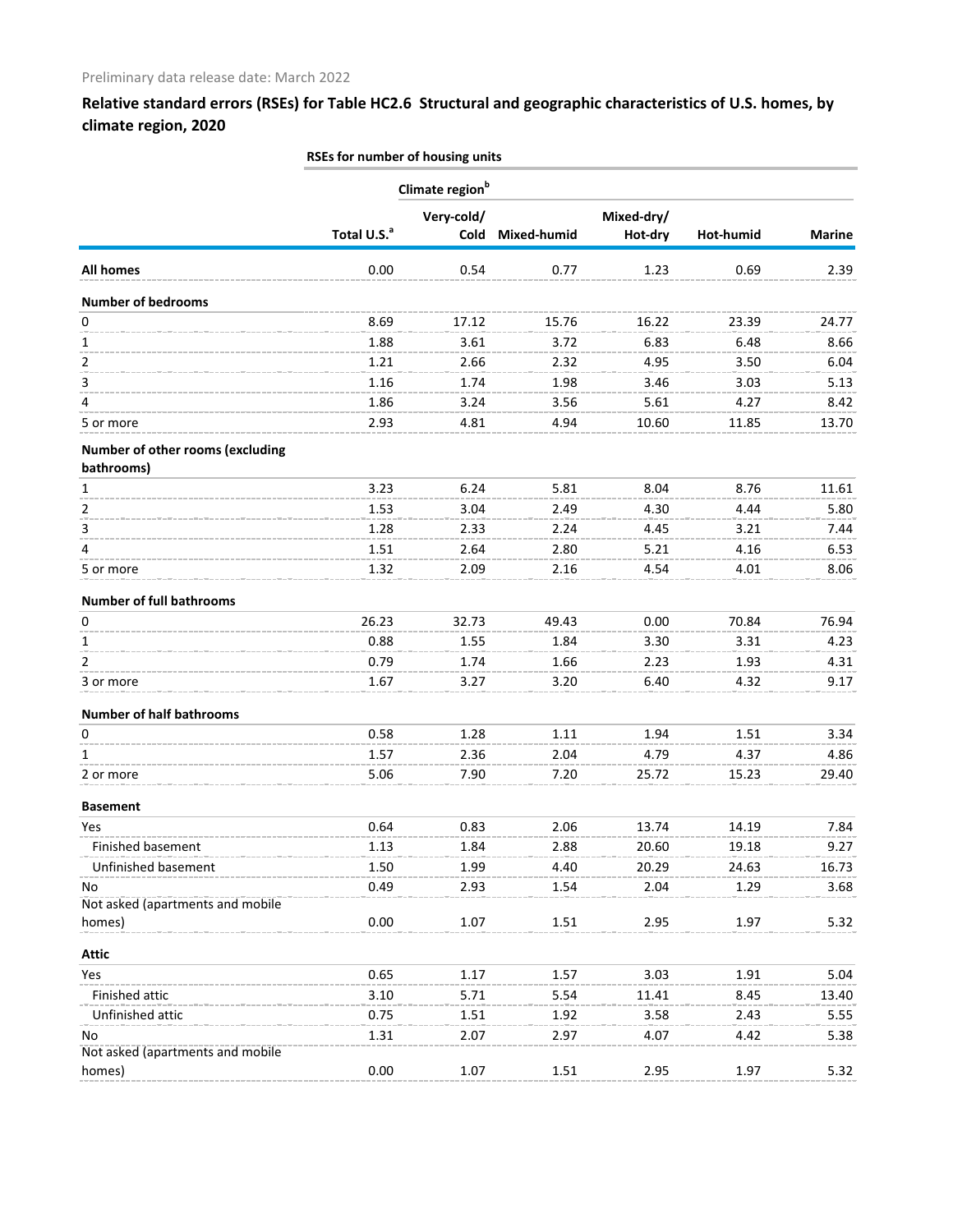|                                      | RSEs for number of housing units |                             |             |            |           |               |
|--------------------------------------|----------------------------------|-----------------------------|-------------|------------|-----------|---------------|
|                                      |                                  | Climate region <sup>b</sup> |             |            |           |               |
|                                      |                                  | Very-cold/                  |             | Mixed-dry/ |           |               |
|                                      | Total U.S. <sup>a</sup>          | Cold                        | Mixed-humid | Hot-dry    | Hot-humid | <b>Marine</b> |
| <b>All homes</b>                     | 0.00                             | 0.54                        | 0.77        | 1.23       | 0.69      | 2.39          |
| <b>Attached garage</b>               |                                  |                             |             |            |           |               |
| Yes                                  | 0.74                             | 1.24                        | 1.97        | 2.31       | 2.25      | 4.22          |
| 1-car garage                         | 2.46                             | 4.31                        | 4.25        | 9.02       | 5.66      | 11.23         |
| 2-car garage                         | 1.22                             | 1.63                        | 2.39        | 3.57       | 2.87      | 5.46          |
| 3 or more car garage                 | 3.67                             | 5.00                        | 7.30        | 7.33       | 9.02      | 12.76         |
| No                                   | 1.17                             | 1.71                        | 1.94        | 5.76       | 3.58      | 6.18          |
| Not asked (apartments and mobile     |                                  |                             |             |            |           |               |
| homes)                               | 0.00                             | 1.07                        | 1.51        | 2.95       | 1.97      | 5.32          |
| <b>Adequacy of insulation</b>        |                                  |                             |             |            |           |               |
| Well insulated                       | 1.43                             | 2.06                        | 2.93        | 4.42       | 3.92      | 6.54          |
| Adequately insulated                 | 0.76                             | 1.51                        | 1.39        | 2.69       | 2.24      | 5.09          |
| Poorly insulated                     | 1.85                             | 3.02                        | 3.29        | 4.98       | 6.44      | 9.16          |
| Not insulated                        | 5.49                             | 12.30                       | 9.79        | 15.79      | 10.56     | 19.62         |
| Home is too drafty during the winter |                                  |                             |             |            |           |               |
| Never                                | 0.88                             | 1.55                        | 1.83        | 3.17       | 1.83      | 4.53          |
| Some of the time                     | 0.87                             | 1.42                        | 1.62        | 4.03       | 2.94      | 5.09          |
| Most of the time                     | 2.99                             | 3.98                        | 5.22        | 9.77       | 9.00      | 12.93         |
| All of the time                      | 4.40                             | 7.50                        | 5.50        | 14.51      | 14.80     | 17.93         |
| Any ceilings higher than 8 feet      |                                  |                             |             |            |           |               |
| Yes                                  | 0.84                             | 1.49                        | 1.89        | 2.58       | 2.02      | 4.50          |
| No                                   | 0.76                             | 1.21                        | 1.56        | 3.22       | 2.42      | 4.47          |
| Not asked (mobile homes)             | 0.00                             | 3.24                        | 4.24        | 6.05       | 5.01      | 11.57         |
| <b>Number of windows</b>             |                                  |                             |             |            |           |               |
| $1$ to $2$                           | 3.87                             | 6.36                        | 6.65        | 9.19       | 9.36      | 13.57         |
| 3 to 5                               | 1.88                             | 4.22                        | 3.49        | 5.33       | 4.82      | 7.02          |
| 6 to 9                               | 1.54                             | 3.15                        | 2.36        | 4.02       | 3.88      | 6.75          |
| 10 to 15                             | 0.97                             | 1.53                        | 2.16        | 4.08       | 3.33      | 5.44          |
| 16 to 19                             | 2.24                             | 3.43                        | 4.41        | 8.30       | 6.99      | 10.51         |
| 20 to 29                             | 2.05                             | 2.46                        | 3.86        | 9.10       | 7.11      | 11.81         |
| 30 or more                           | 3.72                             | 6.18                        | 6.86        | 17.25      | 11.05     | 19.42         |
| Type of glass in windows             |                                  |                             |             |            |           |               |
| Single-pane glass                    | 1.08                             | 2.38                        | 2.26        | 3.57       | 2.40      | 6.70          |
| Double-pane glass                    | 0.61                             | 1.06                        | 1.39        | 2.26       | 2.31      | 3.92          |
| Triple-pane glass                    | 6.23                             | 7.15                        | 12.66       | 25.82      | 16.88     | 33.47         |
|                                      |                                  |                             |             |            |           |               |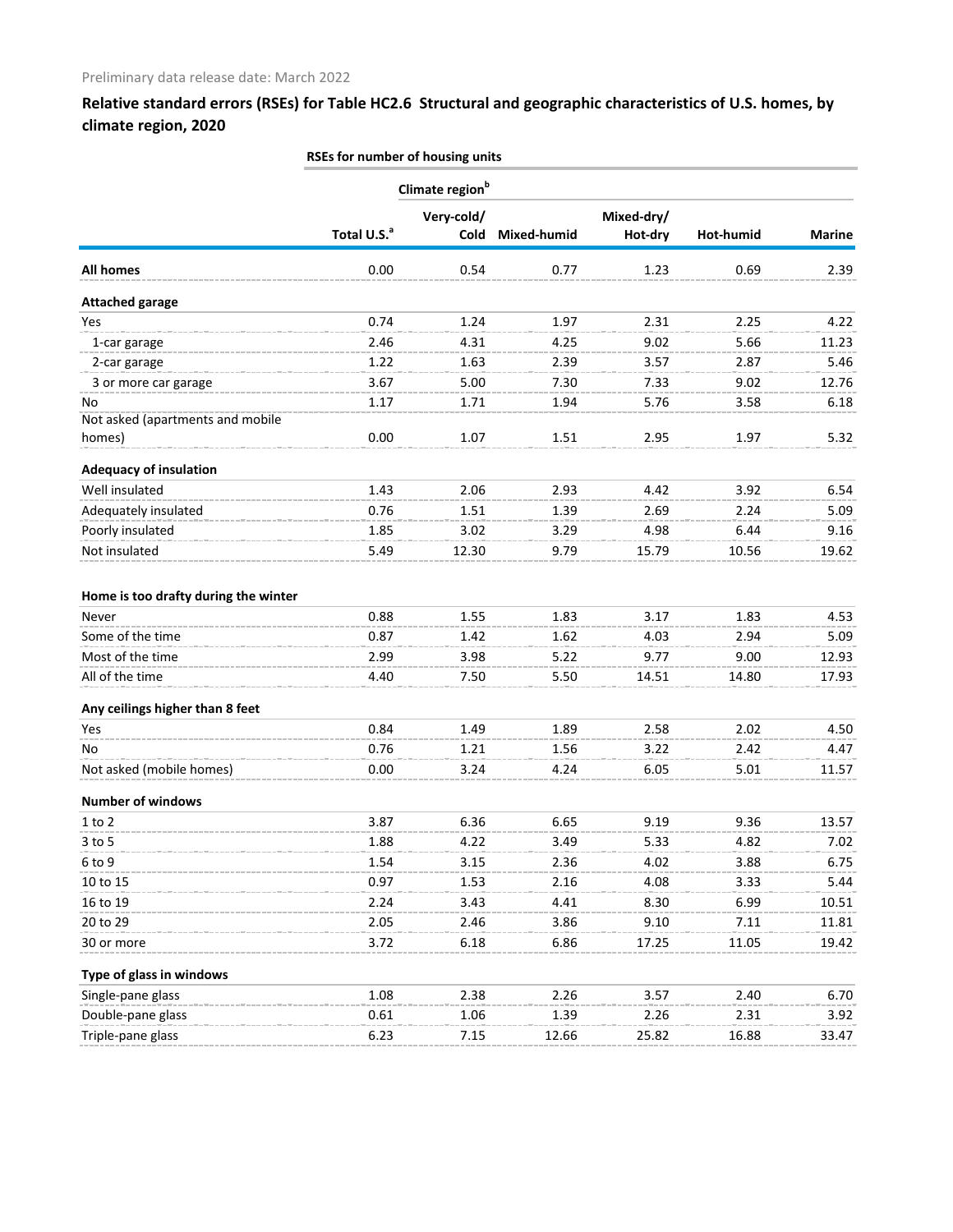|                                                                    | RSEs for number of housing units |                             |             |            |           |               |
|--------------------------------------------------------------------|----------------------------------|-----------------------------|-------------|------------|-----------|---------------|
|                                                                    |                                  | Climate region <sup>b</sup> |             |            |           |               |
|                                                                    |                                  | Very-cold/                  |             | Mixed-dry/ |           |               |
|                                                                    | Total U.S. <sup>a</sup>          | Cold                        | Mixed-humid | Hot-dry    | Hot-humid | <b>Marine</b> |
| <b>All homes</b>                                                   | 0.00                             | 0.54                        | 0.77        | 1.23       | 0.69      | 2.39          |
| <b>Window frame material</b>                                       |                                  |                             |             |            |           |               |
| Metal (aluminum)                                                   | 0.90                             | 2.24                        | 2.08        | 2.85       | 1.70      | 6.19          |
| Wood                                                               | 1.09                             | 1.78                        | 1.97        | 5.22       | 3.84      | 7.47          |
| Vinyl                                                              | 1.32                             | 1.81                        | 2.62        | 6.04       | 5.64      | 5.15          |
| Fiberglass                                                         | 7.57                             | 10.98                       | 11.48       | 31.58      | 20.08     | 25.26         |
| Composite                                                          | 5.39                             | 9.43                        | 10.16       | 22.84      | 17.01     | 23.89         |
| Number of sliding glass or French<br>doors                         |                                  |                             |             |            |           |               |
| 0                                                                  | 0.92                             | 1.54                        | 1.53        | 4.11       | 2.18      | 4.73          |
| 1                                                                  | 1.35                             | 1.92                        | 2.32        | 3.47       | 3.88      | 5.21          |
| 2                                                                  | 2.38                             | 4.49                        | 3.98        | 5.48       | 5.70      | 8.91          |
| 3 or more                                                          | 2.64                             | 5.31                        | 5.57        | 6.84       | 6.01      | 12.06         |
| Electricity meter is a smart meter                                 |                                  |                             |             |            |           |               |
| Yes                                                                | 1.41                             | 2.52                        | 2.57        | 4.20       | 3.34      | 7.02          |
| No                                                                 | 1.05                             | 1.96                        | 2.06        | 4.81       | 3.28      | 7.53          |
| Don't know                                                         | 0.87                             | 1.40                        | 1.68        | 3.57       | 2.79      | 4.21          |
| Park a car within 20 feet of electrical<br>outlet                  |                                  |                             |             |            |           |               |
| Yes                                                                | 0.57                             | 1.00                        | 1.41        | 2.48       | 2.03      | 3.75          |
| No                                                                 | 1.17                             | 2.54                        | 2.31        | 4.05       | 3.49      | 7.50          |
| Not asked (apartments in buildings                                 |                                  |                             |             |            |           |               |
| with 5 or more units)                                              | 0.00                             | 1.58                        | 2.14        | 3.53       | 2.68      | 6.71          |
| Own or lease an all-electric or plug-in<br>hybrid electric vehicle |                                  |                             |             |            |           |               |
| Yes                                                                | 5.29                             | 12.50                       | 14.38       | 12.11      | 20.65     | 14.23         |
| Charge at home                                                     | 6.49                             | 13.03                       | 16.31       | 15.09      | 23.25     | 19.21         |
| No                                                                 | 0.08                             | 0.51                        | 0.79        | 1.24       | 0.70      | 2.38          |
| Natural gas available in<br>neighborhood                           |                                  |                             |             |            |           |               |
| Yes                                                                | 0.50                             | 0.98                        | 1.34        | 1.64       | 2.54      | 3.45          |
| Uses natural gas                                                   | 0.69                             | 1.11                        | 1.59        | 1.81       | 3.25      | 4.19          |
| Does not use natural gas                                           | 2.59                             | 4.26                        | 4.02        | 9.15       | 5.51      | 7.63          |
| No                                                                 | 1.08                             | 2.48                        | 2.12        | 5.35       | 2.07      | 7.35          |
| Distributed solar generation                                       |                                  |                             |             |            |           |               |
| Yes                                                                | 4.38                             | 6.80                        | 11.34       | 8.64       | 14.39     | 13.16         |
| No                                                                 | 0.17                             | 0.64                        | 1.09        | 1.69       | 1.06      | 3.14          |
| Not asked (apartments)                                             | 0.00                             | 1.17                        | 1.77        | 3.02       | 2.21      | 5.72          |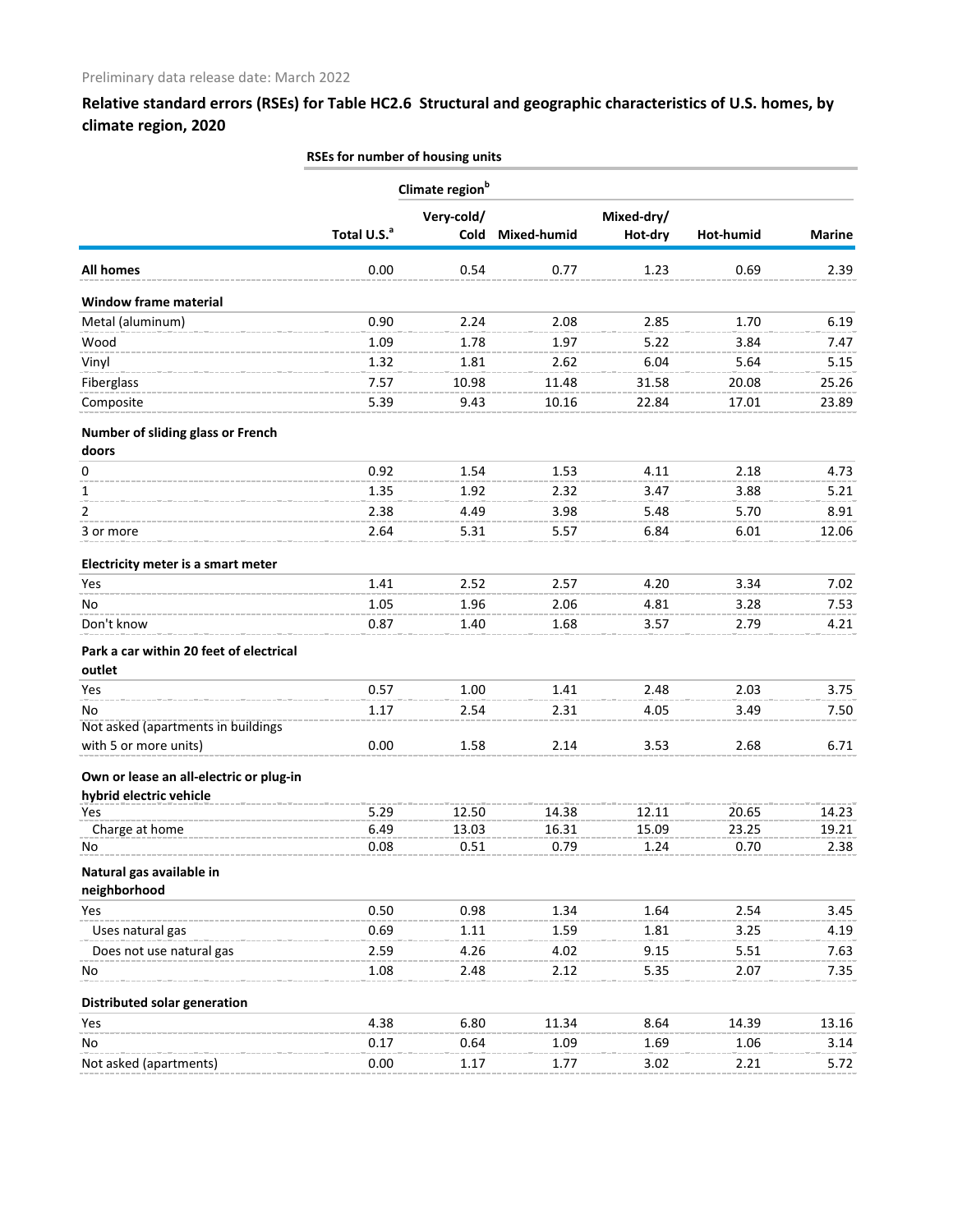|                                                                 | RSEs for number of housing units |                           |             |                       |           |               |  |  |  |
|-----------------------------------------------------------------|----------------------------------|---------------------------|-------------|-----------------------|-----------|---------------|--|--|--|
|                                                                 | Climate region <sup>b</sup>      |                           |             |                       |           |               |  |  |  |
|                                                                 | Total U.S. <sup>a</sup>          | Very-cold/<br><b>Cold</b> | Mixed-humid | Mixed-dry/<br>Hot-dry | Hot-humid | <b>Marine</b> |  |  |  |
| <b>All homes</b>                                                | 0.00                             | 0.54                      | 0.77        | 1.23                  | 0.69      | 2.39          |  |  |  |
| <b>Experienced power outage lasting</b><br>more than 24 hours   |                                  |                           |             |                       |           |               |  |  |  |
| Yes                                                             | 1.76                             | 2.44                      | 3.20        | 7.35                  | 4.47      | 7.30          |  |  |  |
| Natural disaster or weather                                     |                                  |                           |             |                       |           |               |  |  |  |
| event                                                           | 2.16                             | 2.87                      | 3.44        | 12.36                 | 4.89      | 8.88          |  |  |  |
| Unable to pay electric bill<br>Utility had planned or unplanned | 21.61                            | 27.10                     | 39.01       | 100.46                | 53.01     | 71.37         |  |  |  |
| blackout                                                        | 5.22                             | 12.51                     | 11.96       | 10.31                 | 13.96     | 20.67         |  |  |  |
| Other reason for outage                                         | 17.58                            | 27.79                     | 27.42       | 46.63                 | 44.37     | 71.92         |  |  |  |
| No                                                              | 0.40                             | 0.75                      | 1.01        | 1.47                  | 1.34      | 2.92          |  |  |  |
|                                                                 |                                  |                           |             |                       |           |               |  |  |  |
| Back-up generator in home                                       |                                  |                           |             |                       |           |               |  |  |  |
| Yes                                                             | 1.83                             | 2.95                      | 3.41        | 10.61                 | 4.06      | 6.73          |  |  |  |
| No                                                              | 0.31                             | 0.80                      | 0.80        | 1.32                  | 1.13      | 2.74          |  |  |  |
| <b>Swimming pool</b>                                            |                                  |                           |             |                       |           |               |  |  |  |
| Yes                                                             | 2.84                             | 6.64                      | 5.83        | 6.29                  | 6.02      | 23.44         |  |  |  |
| No                                                              | 0.29                             | 0.77                      | 1.17        | 1.98                  | 1.37      | 3.04          |  |  |  |
| Not asked (apartments)                                          | 0.00                             | 1.17                      | 1.77        | 3.02                  | 2.21      | 5.72          |  |  |  |
| Months swimming pool is used                                    |                                  |                           |             |                       |           |               |  |  |  |
| $0$ to $3$                                                      | 5.86                             | 8.79                      | 13.18       | 14.68                 | 16.78     | 47.08         |  |  |  |
| 4 to 7                                                          | 4.70                             | 9.06                      | 7.18        | 8.94                  | 9.97      | 30.18         |  |  |  |
| 8 to 12                                                         | 7.88                             | 35.24                     | 22.23       | 18.07                 | 10.76     | 39.33         |  |  |  |
| No swimming pool                                                | 0.29                             | 0.77                      | 1.17        | 1.98                  | 1.37      | 3.04          |  |  |  |
| Not asked (apartments)                                          | 0.00                             | 1.17                      | 1.77        | 3.02                  | 2.21      | 5.72          |  |  |  |
| Heated swimming pool and fuel                                   |                                  |                           |             |                       |           |               |  |  |  |
| Heated swimming pool                                            | 5.06                             | 11.79                     | 12.43       | 12.23                 | 8.25      | 26.44         |  |  |  |
| Electricity                                                     | 10.05                            | 21.86                     | 21.53       | 32.63                 | 12.34     | 100.24        |  |  |  |
| Natural gas                                                     | 9.10                             | 17.66                     | 17.59       | 14.99                 | 17.26     | 39.64         |  |  |  |
| Propane                                                         | 14.72                            | 22.31                     | 30.66       | 47.17                 | 32.76     | 100.36        |  |  |  |
| Some other fuel                                                 | 12.80                            | 29.09                     | 37.06       | 31.72                 | 22.86     | 49.95         |  |  |  |
| Unheated swimming pool                                          | 3.58                             | 7.15                      | 5.72        | 6.98                  | 9.02      | 30.49         |  |  |  |
| No swimming pool                                                | 0.29                             | 0.77                      | 1.17        | 1.98                  | 1.37      | 3.04          |  |  |  |
| Not asked (apartments)                                          | 0.00                             | 1.17                      | 1.77        | 3.02                  | 2.21      | 5.72          |  |  |  |
| Hot tub                                                         |                                  |                           |             |                       |           |               |  |  |  |
| Yes                                                             | 2.50                             | 4.67                      | 5.42        | 8.12                  | 6.21      | 9.57          |  |  |  |
| No                                                              | 0.19                             | 0.66                      | 0.88        | 1.54                  | 0.98      | 2.57          |  |  |  |
| Months hot tub is used                                          |                                  |                           |             |                       |           |               |  |  |  |
| $0$ to $3$                                                      | 4.05                             | 6.93                      | 8.21        | 12.40                 | 10.87     | 18.86         |  |  |  |
| 4 to 7                                                          | 7.56                             | 14.40                     | 14.65       | 15.87                 | 21.42     | 32.05         |  |  |  |
| 8 to 12                                                         | 4.76                             | 6.98                      | 9.86        | 13.54                 | 11.67     | 13.05         |  |  |  |
| No hot tub                                                      | 0.19                             | 0.66                      | 0.88        | 1.54                  | 0.98      | 2.57          |  |  |  |